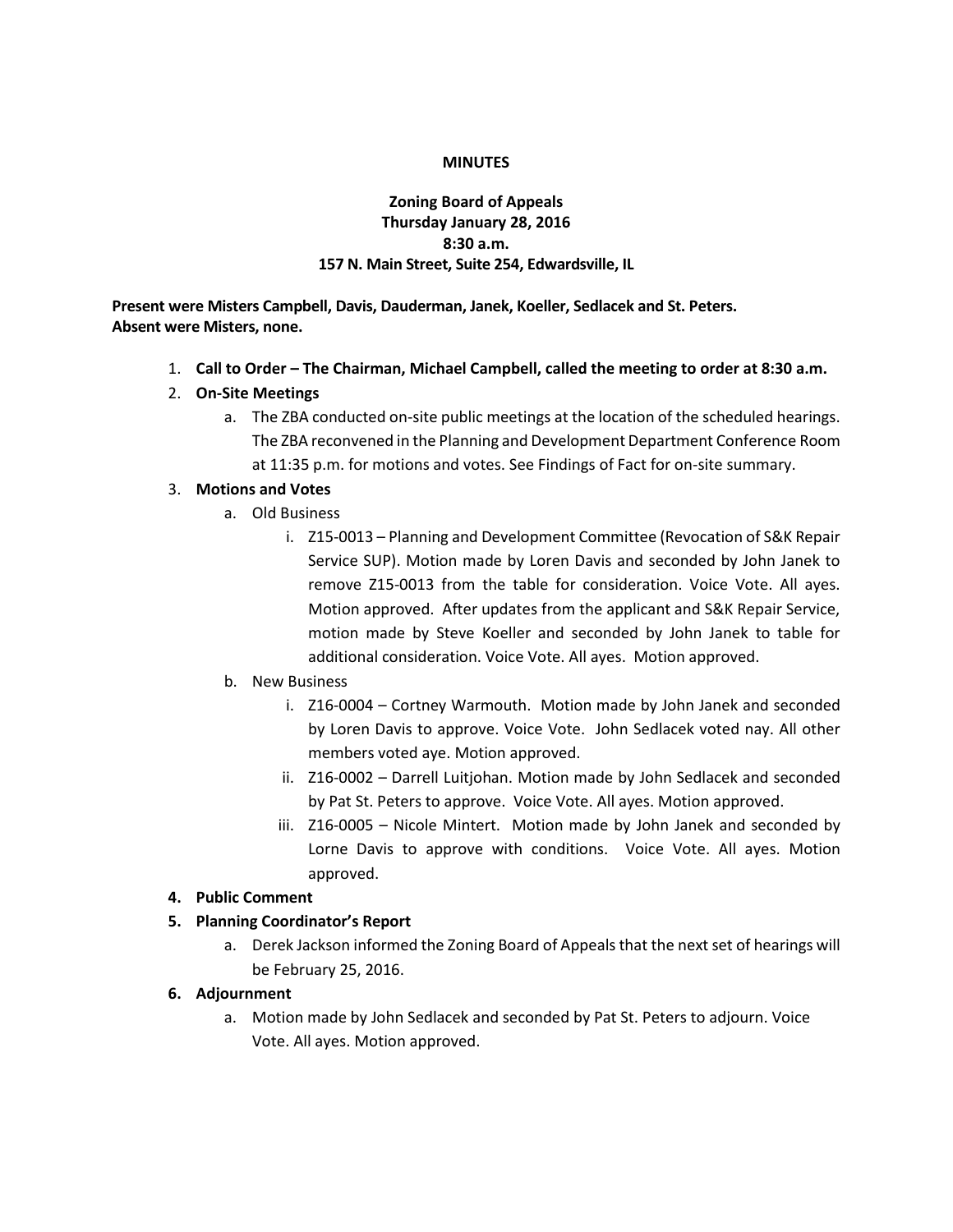**January 28, 2016 Finding Of Fact and Recommendations**

**Mr. Michael Campbell called the meeting to order at 8:30 A.M. in the office of the Madison County Planning and Development Department.**

# **Present were Misters Campbell, Dauderman, Davis, Janek, Koeller, Sedlacek, and St. Peters. Absent were Misters, none.**

The Board of Appeals, established by the Chairman and the Board of Supervisors and provided for under the terms of the Madison County Zoning Ordinance, 1963 and all subsequent amendments/revisions thereto do hereby submit the Reports and Recommendations on the following:

| File #Z16-0004 - Cortney Warmouth | (Pin Oak Township)  |
|-----------------------------------|---------------------|
| File #Z16-0002 - Darrel Luitjohan | (Helvetia Township) |
| File #Z16-0005 - Nicole Mintert   | (Saline Township)   |

**Z16-0004 –** Petition of Cortney Warmouth and Edward Niemeier, applicants and owners of record, requesting Variances as per Article 93.023, Section B, Item 1 and Article 93.053, Section D of the Madison County Zoning Ordinance in order to create tracts of land that have 31 feet of road frontage instead of the required 40 feet and in order to create a tract of land which has 64 feet of property width at the front yard setback instead of the required 150 feet. This is located in an Agricultural District in Pin Oak Township, at **9 Stonehill Court**, Edwardsville, Illinois PPN#10-1-16-09-00-000-005 **(11)**

A **motion** was made by Mr. Janek and seconded by Mr. Davis that the petition of Cortney Warmouth and Edward Niemeier be as follows: "Granted."

**The Finding of Fact of the Board of Appeals**: I. The notice of Public Hearing was posted on the property in accordance with the terms of the ordinance; II. The legal notice appeared in the newspaper and meets the requirements of the ordinance for publication; III. The adjoining property owners were notified by mail of the time and date of the public hearing and none were in attendance; IV. Carl Nail, Surveyor, spoke on behalf of the applicants. Mr. Nail stated that the applicants are seeking to create new tracts of land to the west of Emerald Hill Estates subdivision to be developed as single family residences. Mr. Nail stated that the new lots would utilize an access easement through Lot 9 of Emerald Hills Estates, which is located on a cul-de-sac. Mr. Nail explained that due to the frontage on the cul-de-sac, the easement will initially be 31 feet before it widens out to the required 40 feet. Mr. Nail stated that the applicants are also seeking a variance for property width on Lot 9. Mr. Nail stated that Emerald Hill Estates subdivision was platted in 1999, prior to the County's adoption of the 150 property width rule in 2005; V. The Board of Appeals notes for the record that the proposed variance requests would be compatible with the surrounding area; VI. The Board of Appeals feels that to allow this request would not cause a detrimental effect on adjoining properties; VII. The Board of Appeals notes that the Comprehensive Plan, Madison County Zoning Ordinance, and the zoning file were taken into consideration.

Voice Vote.

Ayes to the motion: Misters Dauderman, Davis, Janek, Koeller, and St. Peters. Nays to the motion: Misters, Sedlacek. Absent were Misters: None.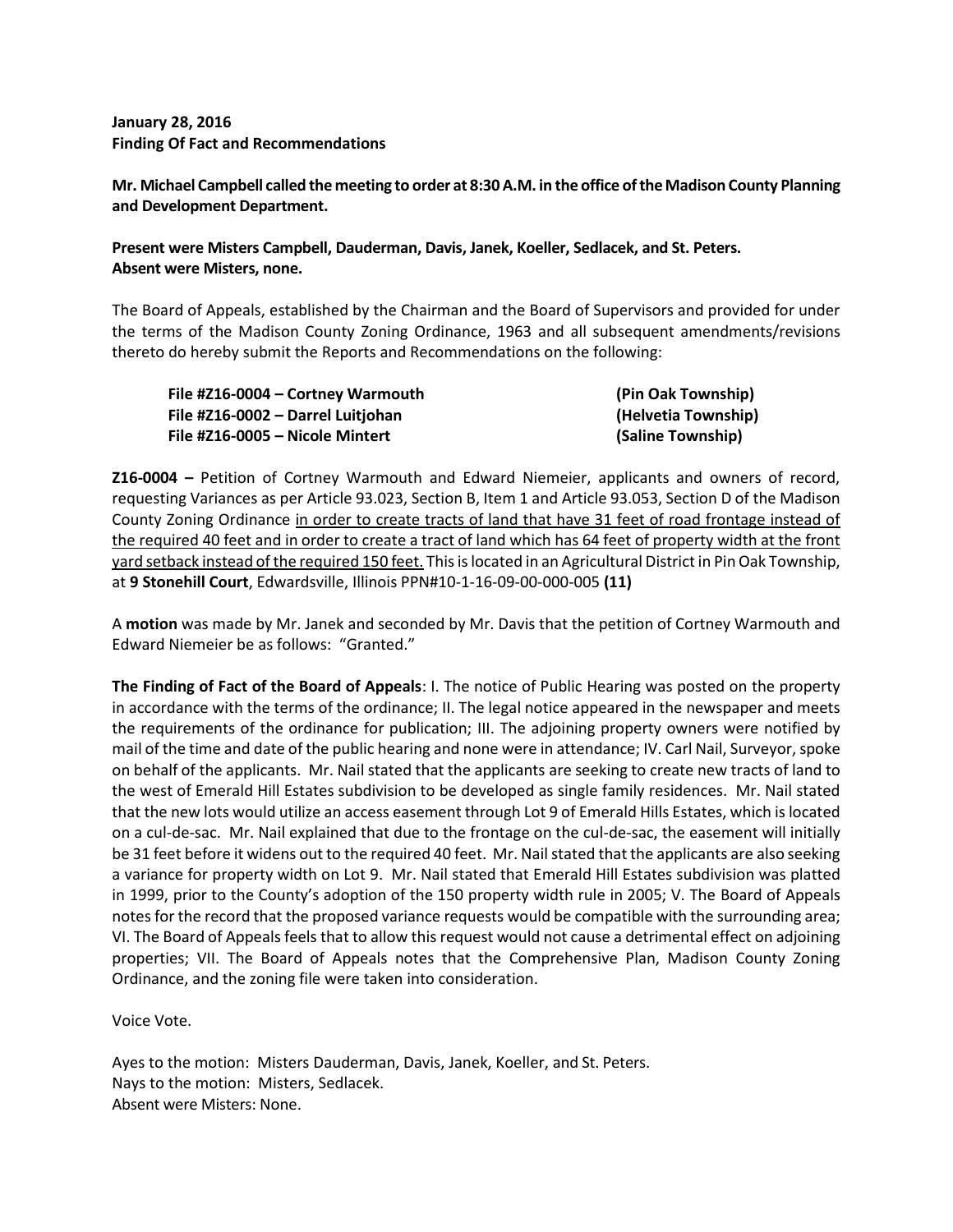Where upon the Chairman declared the motion duly adopted.

**Z16-0002 –** Petition of Darrell Luitjohan, owner of record, requesting a Variance as per Article 93.023, Section B, Item 2 of the Madison County Zoning Ordinance in order to construct an accessory building that will be 20 feet from the property line instead of the required 50 feet. This is located in an Agricultural District in Helvetia Township, at **13168 Michael Road**, Highland, Illinois PPN#01-1-24-04-00- 000-001.015 **(01)**

A **motion** was made by Mr. St. Sedlacek and seconded by Mr. St. Peters that the petition of Darrell Luitjohan be as follows: "Granted."

**The Finding of Fact of the Board of Appeals**: I. The notice of Public Hearing was posted on the property in accordance with the terms of the ordinance; II. The legal notice appeared in the newspaper and meets the requirements of the ordinance for publication; III. The adjoining property owners were notified by mail of the time and date of the public hearing and none were in attendance; IV. Darrell Luitjohan, applicant and property owner, stated that he is seeking a variance in order to allow a new accessory structure to be located 20 feet from the east property line instead of the required 50. Mr. Luitjohan stated that he is seeking to locate a new shed that will be lined up with his existing driveway; V. The Board of Appeals notes for the record that the proposed variance request would be compatible with the surrounding area; VI. The Board of Appeals feels that to allow this request would not cause a detrimental effect on adjoining properties; VII. The Board of Appeals notes that the Comprehensive Plan, Madison County Zoning Ordinance, and the zoning file were taken into consideration.

Voice Vote.

Ayes to the motion: Misters Dauderman, Davis, Janek, Koeller, Sedlacek and St. Peters. Nays to the motion: Misters, None. Absent were Misters: None. Where upon the Chairman declared the motion duly adopted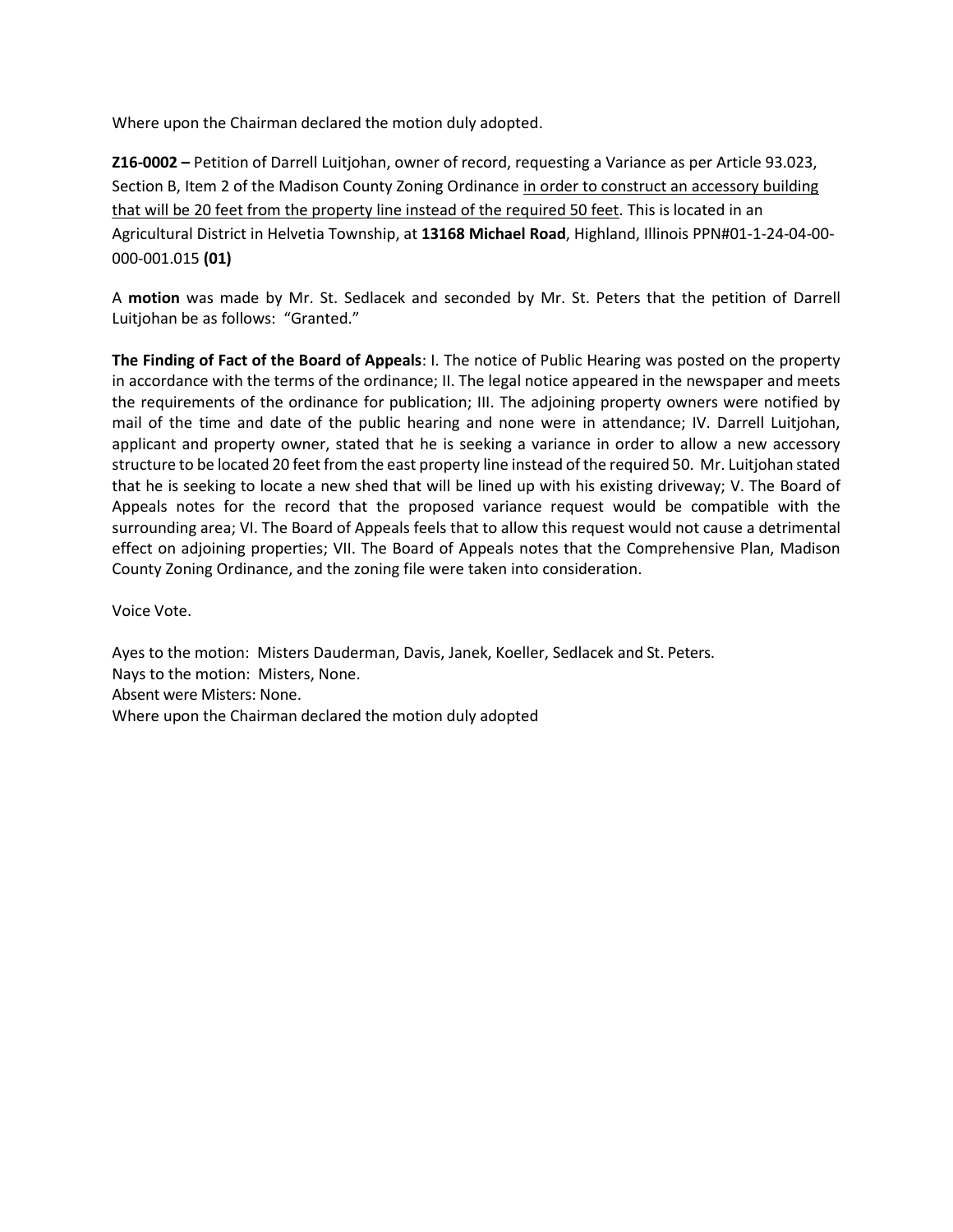**Z16-0005 -** Petition of Nicole Mintert, applicant and Todd Wernle, owner of record, requesting amendment to Z13-0006 for a Special Use Permit as per Article 93.023, Section D, Item 36 of the Madison County Zoning Ordinance in order to have a dog kennel on site. This is located in an Agricultural District in Saline Township, more commonly known as **3366 Hill Road**, Highland, Illinois PPN#02-1-18-21-00-000- 010.001 **(03)**

A **motion** was made by Mr. Janek and seconded by Mr. Davis that the petition of Nicole Mintert be as follows: I. That the Special Use Permit is granted for the sole usage of Nicole Mintert. Any change of ownership or operator will require a new Special Use Permit; II. There shall be no off-site parking for the kennel operation; III. The owner shall be in compliance with all Illinois Department of Agriculture licensing requirements; IV. The kennel shall operate between the hours of 8 a.m. to 5 p.m. Monday through Saturday; V. The property owner and operator shall submit a landscape plan to the Zoning Administrator to be reviewed and approved prior to issuance of a building permit for the proposed structure; VI. All lighting on the property shall be arranged in such a manner as to direct the light away from neighboring residential properties and away from the vision of passing motorist; VII. The owner and operator shall keep the property in compliance with all Madison County Ordinances; VIII. The owner and operator shall apply for an amendment to this Special Use Permit for any future alterations, modifications, or expansions of the use; IX. The owner or operator's failure to adhere to the conditions of the Special Use Permit will cause revocation of the same, and require immediate removal of the kennel operation.

**The Finding of Fact of the Board of Appeals**: I. The notice of Public Hearing was posted on the property in accordance with the terms of the ordinance; II. The legal notice appeared in the newspaper and meets the requirements of the ordinance for publication; III. The adjoining property owners were notified by mail of the time and date of the public hearing; IV. Nicole Mintert, applicant, stated that she is seeking an amendment to her existing special use permit for a dog grooming operation which has been in operation for two and a half years. Mrs. Mintert stated that she is seeking to expand her operation by constructing a new 2,000 square foot building on the western portion of the property to operate within. Mrs. Mintert stated that the structure will be used for grooming, daycare, and a small volume of boarding. Mrs. Mintert stated that the structure will be heavily insulated to ensure that no noise can be heard from the outside. Mrs. Mintert stated that all dogs that are outside will be under her supervision at all times in the dedicated fenced-in area for recreation. Mrs. Mintert stated that the fenced in area will be on the northeastern portion of the property furthest away from adjacent and nearby dwellings. Mrs. Mintert stated that she plays classical music at night to calm the animals. Mrs. Mintert stated that she will be installing a landscape screening along the driveway to visually screen the building from the roadway and adjacent dwellings. Mrs. Mintert stated that her hours of operation are Monday through Saturday 8 a.m. to 5 p.m.; V. Debbie Gomez & Bob Trost, nearby property owners of 3233 Fawn Creek Court, inquired about the volume of dogs the applicant intends to board. Mrs. Mintert replied approximately ten (10) dogs. Mr. Trost inquired about the insulation of the structure. Dave Mintert, father-in-law of the applicant and building contractor, stated that the walls will be 2x6. Ms. Gomez stated that she is for anyone wanting to start a business, but she has concerns of the noise that will be generated from the animals and the impact it will have on her child who has medical complications. Mr. Trost stated that they have no concerns so long as the noise does not become an issue; VI.Nancy and Larry Vassel, nearby property owners of 3232 White Tail Court, asked the applicant if she had plans to expand beyond the current request. Mrs. Mintert replied that she does not have plans to expand beyond the current request. Mr. Vassel asked the applicant if she had done any research regarding property value impacts of kennels next to neighborhoods. Mrs. Mintert replied that she has not conducted research but stated that the new structure will not be an eyesore, will be professionally landscaped and well maintained; VII. Patricia Eckstein, property owner of 5 Cardinal